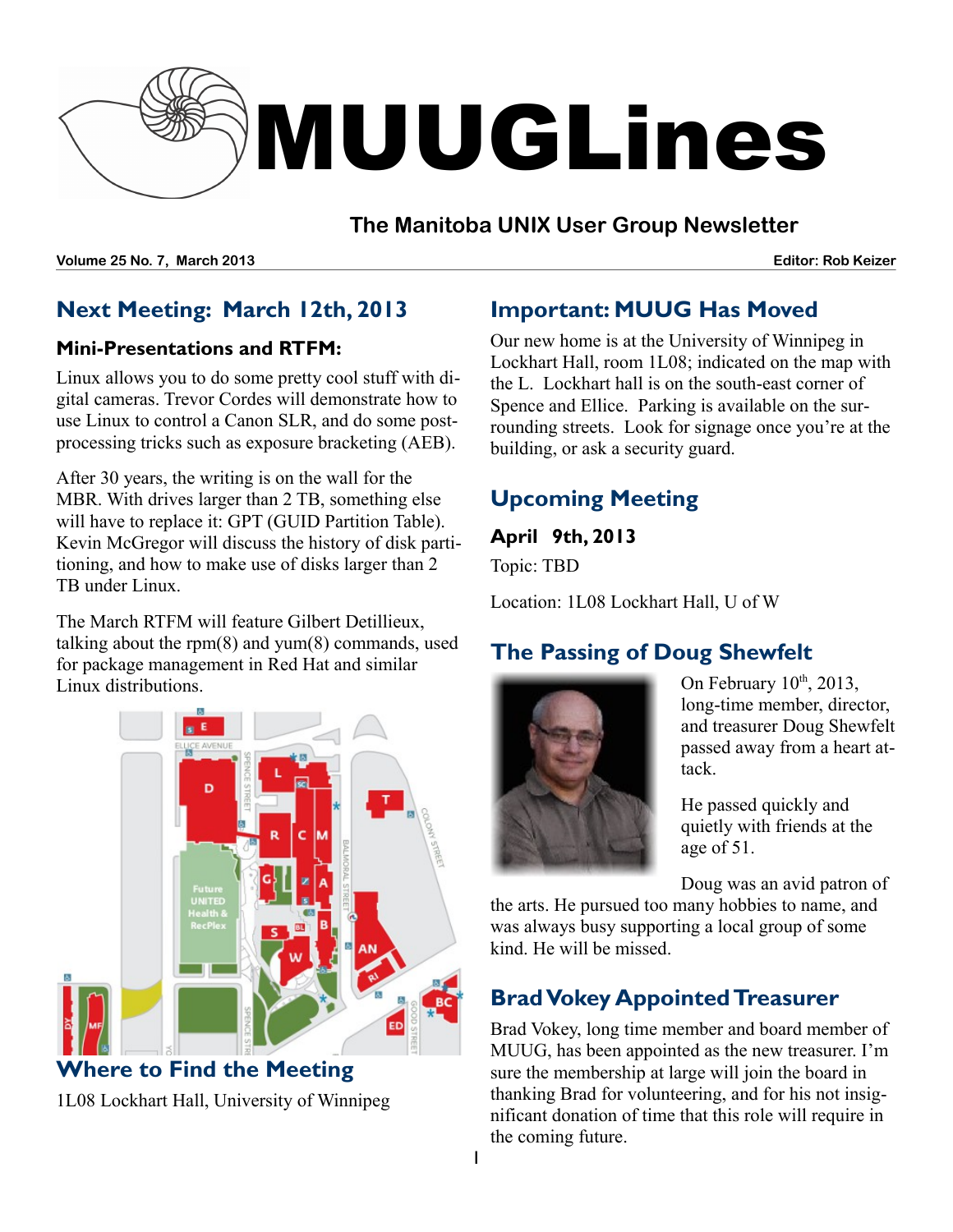## **Ubuntu for Smart-Phones**

Earlier this month Ubuntu made available images for running Ubuntu on the Galaxy Nexus.



Community porting pro-

jects are now starting to creep up to bring Ubuntu to phones not officially supported by Canonical.

Because Ubuntu Phone uses Cyanogen Mod version 10, any phone that is capable of running it can be made to run Ubuntu for phone.

Before you image your phone, be aware that you are unable to run android applications at the current time.

Plans are in place to bring the Ubuntu for Phone experience to Android phones as an App, having both stacks running in place using the Android kernel.

Plans are in place to have brand new phones running Ubuntu by 4th quarter 2013.

#### **http://www.ubuntu.com/devices/phone/operators-and-oems**

#### **Steam Now Available on Linux**



The source engine has been ported to Linux and OpenGL.

Now out of beta Steam for Linux officially supports Ubuntu 12.04 and 12.10.

Titles now available for native Linux game-play number around 100 and include Counter Strike:Source, Team Fortress 2, Half Life, World of Goo, Puddle, Postal 2 Complete, and many more.

All types of game-play are covered, from first person shooters, to turn based strategy, to role playing.

If anyone is interested in playing a specific game, preferably a free to play one, post to the roundtable. MUUG does have a server after all.

**http://steampowered.com/**

## **Kernel Russian Roulette**

For those you hate:

echo >> /etc/cron.d/kmem << EOF #!/bin/sh /bin/dd if=/dev/random of=/dev/kmem \ count=1 bs=1 seek=\$RANDOM EOF

### **US 6 Strike Law Started**

"Major internet service providers today will start monitoring the internet traffic to their customers' computers and will warn them if they download copyrighted materials using peer to peer network. The article says, 'A person will be given up to six opportunities to stop before the Internet provider will take more drastic steps, such as temporarily slowing their connection, or redirecting Internet traffic until they acknowledge they received a notice or review educational materials about copyright law.' Furthermore, if you appeal the warning you will be required to pay \$35 to state your case. Have the ISPs had enough of RIAA pestering, or are they siding with RIAA?" slashdot.org

**[http:/yro.slashdot.org/story/13/02/26/2114217/six-strikes-sys](http://yro.slashdot.org/story/13/03/01/2157214/canada-launches-acta-bill)[tem-stats-in-us](http://yro.slashdot.org/story/13/03/01/2157214/canada-launches-acta-bill)**

## **Canada ACTA Bill**

"In an utterly craven move, the Canadian government has launched a bill to bring Canada into full compliance with the discredited, U.S.-led ACTA agreement an agreement to which most of the world does not agree. To further pressure the acceptance of this awful bill, the U.S., on the same day, released their Trade Policy and Agenda Annual report, which calls on Canada to comply with ACTA obligations." - slashdot.org

The bill among other things would move copyright infringement from a civil dispute to a breach of criminal law.

**[http://yro.slashdot.org/story/13/03/01/2157214/canada](http://yro.slashdot.org/story/13/03/01/2157214/canada-launches-acta-bill)[launches-acta-bill](http://yro.slashdot.org/story/13/03/01/2157214/canada-launches-acta-bill)**

**<http://www.michaelgeist.ca/content/view/6796/125/>**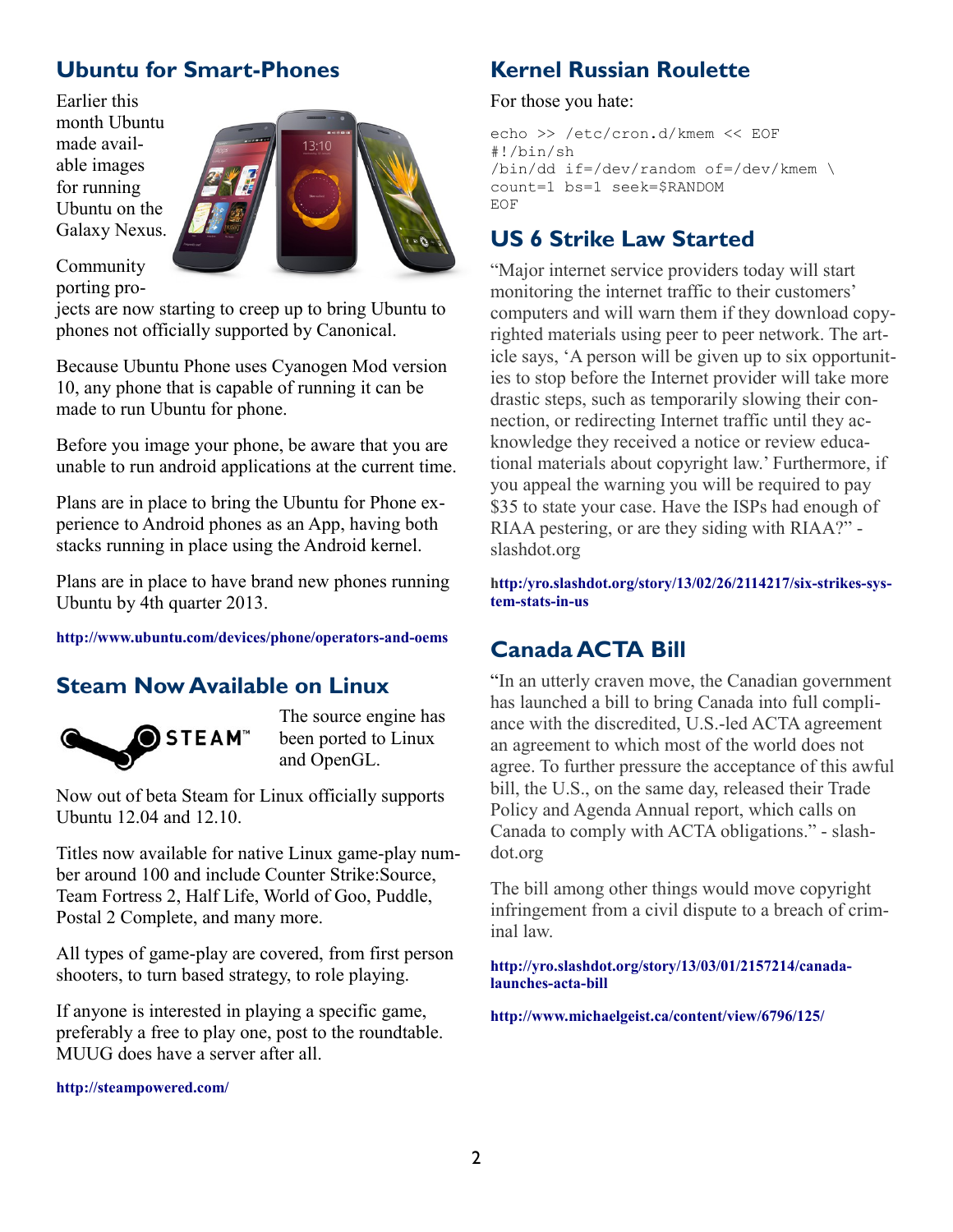## **Visualizing Kernel Dev**

In a stunning video using the open source tool Gource (link below), the last 21 years of Linux kernel development has been made into a video.



The first link (a youtube one) contains the video. It is an astonishing 2:46:40 in time.

For those not familiar with Gource, it is an open source revision control visualization tool. It support for Git, Mercurial, Bazaar, and Subversion.

Because of its standardized formats, it is possible to use a conversion tool to visualize almost anything, from Email messages, to Trac tickets.

#### **<http://www.youtube.com/watch?v=pOSqctHH9vY>**

**<http://code.google.com/p/gource/>**

## **Shortcuts from V2**

"Long ago, as the design of the Unix file system was being worked out, the entries . and .. appeared, to make navigation easier. I'm not sure but I believe .. went in during the Version 2 rewrite, when the file system became hierarchical (it had a very different structure early on). When one typed ls, however, these files appeared, so either Ken or Dennis added a simple test to the program. It was in assembler then, but the code in question was equivalent to something like this: if  $(name[0] == '.'') continue; This$ statement was a little shorter than what it should have been, which is if  $(\text{strong}(name, "") == 0)$ strcmp(name, " $\ldots$ ") == 0) continue; but hey, it was easy." - Rob Pike

**[https://plus.google.com/app/basic/stream/z13hvzb](https://plus.google.com/app/basic/stream/z13hvzbhkxq0ibx4j04cjhrous3be534unk0k)[hkxq0ibx4j04cjhrous3be534unk0k](https://plus.google.com/app/basic/stream/z13hvzbhkxq0ibx4j04cjhrous3be534unk0k)**

# **New Remote Java Vuln.**

"Here we go again. A new [Java 0-day vulnerability is](http://thenextweb.com/insider/2013/03/01/new-java-vulnerability-is-being-exploited-in-the-wild-disable-the-plugin-or-change-your-security-settings/)  [being exploited in the wild.](http://thenextweb.com/insider/2013/03/01/new-java-vulnerability-is-being-exploited-in-the-wild-disable-the-plugin-or-change-your-security-settings/) If you use Java, you can either uninstall/disable the plugin to protect your computer or set your security settings to 'High' and attempt to avoid executing malicious applets. This latest flaw was first [discovered by security firm Fir](http://blog.fireeye.com/research/2013/02/yaj0-yet-another-java-zero-day-2.html)[eEye,](http://blog.fireeye.com/research/2013/02/yaj0-yet-another-java-zero-day-2.html) which says it has already been used 'to attack multiple customers.' The company has found that the flaw can be exploited successfully in browsers that have Java v1.6 Update 41 or Java v1.7 Update 15 installed, the latest versions of Oracle's plugin."

#### **[http://developers.slashdot.org/story/13/03/02/1314247/new](http://developers.slashdot.org/story/13/03/02/1314247/new-java-0-day-vulnerability-being-exploited-in-the-wild)[java-0-day-vulnerability-being-exploited-in-the-wild](http://developers.slashdot.org/story/13/03/02/1314247/new-java-0-day-vulnerability-being-exploited-in-the-wild)**

**[http://thenextweb.com/insider/2013/03/01/new-java-vulner](http://thenextweb.com/insider/2013/03/01/new-java-vulnerability-is-being-exploited-in-the-wild-disable-the-plugin-or-change-your-security-settings/)[ability-is-being-exploited-in-the-wild-disable-the-plu](http://thenextweb.com/insider/2013/03/01/new-java-vulnerability-is-being-exploited-in-the-wild-disable-the-plugin-or-change-your-security-settings/)[gin-or-change-your-security-settings/](http://thenextweb.com/insider/2013/03/01/new-java-vulnerability-is-being-exploited-in-the-wild-disable-the-plugin-or-change-your-security-settings/)**

**[http://blog.fireeye.com/research/2013/02/yaj0-yet-an](http://blog.fireeye.com/research/2013/02/yaj0-yet-another-java-zero-day-2.html)[other-java-zero-day-2.html](http://blog.fireeye.com/research/2013/02/yaj0-yet-another-java-zero-day-2.html)**

#### **LFS 7.3 Release**

The Linux From Scratch project has released a new version, specifically 7.3. This



update contains a new updated version of the toolchain, including binutils, glibc, gcc, and many more.

For those who have yet to read through the LFS manual, it is well worth it. If you have the time, compiling the full linux system manual can be a very gratifying task.

**<http://www.linuxfromscratch.org/lfs/news.html>**

#### **Rickshaw**

Rickshaw is a Javascript toolkit for creating interactive time-series graphs.

Using the MIT license this visualization library pushes the bar one notch higher. Ease of use and lots of examples make it great for anyone looking to throw a quick dynamic visualization together.

**<http://code.shutterstock.com/rickshaw/>**